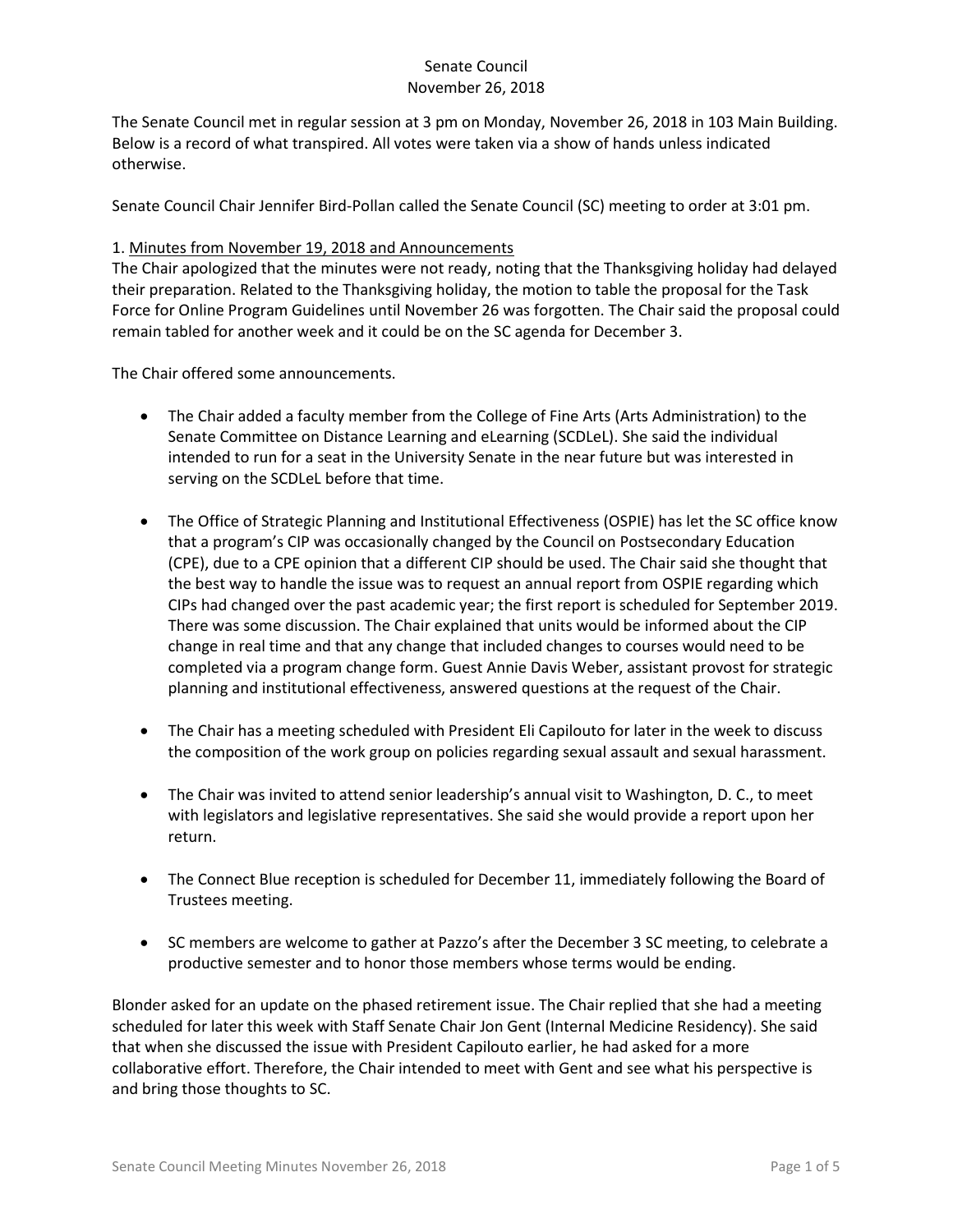Due to the number of invited guests, the Chair suggested that those present introduce themselves.

#### 2. Old Business

#### a. Senate Meeting Roundtable

The Chair asked if there were any objections to moving the agenda item to later in the meeting, or not having it at all. There were no objections from SC members.

### b. Proposed Change to *Senate Rules 5.1.8.1* ("Unilateral Removal for Failure to Attend First Two Class Periods")

The Chair asked Guest Roger Brown (AG/Agricultural Economics), chair of the Senate Committee on Distance Learning and eLearning (SCDLeL)), to explain the changes to the proposal since it was presented to SC the previous week and Brown did so. The Chair called for questions of fact and there were several.

When there were no further questions of fact, the Chair noted that the **motion** on the floor for discussion was a recommendation from the Senate Committee on Distance Learning and eLearning (SCDLeL) to approve the proposed change to *Senate Rules 5.1.8.1* ("Unilateral Removal for Failure to Attend First Two Class Periods." Because the motion came from committee, no **second** was required. The Chair called for debate. There were a number of concerns expressed that the proposed changes could also affect wait-listing or enrollment of a course, but there were also several affirmations that proposed changes were not related to wait-listing or enrollment.

When debate ended, a **vote** was taken and the motion **passed** with none opposed.

The Chair explained that the documentation for the following agenda item was sent on Friday and she thanked SC members for their flexibility with the receipt of supporting documentation due to the short Thanksgiving week. She added that while an effective date was not currently part of the proposal, one was mentioned in an email. The Chair suggested that if approved, the changes be effective immediately upon Senate approval.

### 3. Committee Reports

a. Senate's Admissions and Academic Standards Committee (SAOSC) – Herman Farrell, Chair i. Proposed Changes to *Senate Rules 4.2.1.3* ("Non-Degree Students") *[pending receipt of SAASC documentation]*

Guest Herman Farrell (FA/Theatre and Dance, chair of Senate's Admissions and Academic Standards Committee (SAASC)) explained the proposal. At the end, he also mentioned that *Section 4.2.1.3.3* ("Rules Governing Enrollment of Non-Degree Seeking Students") needed to be revised further, to add ", except Donovan Scholars," after "Non-degree students" in the second sentence. The Chair invited Guest Mark Kornbluh, dean of the College of Arts and Sciences, to offer comments on the proposal and he did so. The Chair called for questions of fact and there were several.

When there were no further questions of fact, the Chair stated that the **motion** from the SAASC was a recommendation to approve the proposed changes to *Senate Rules 4.2.1.3* ("Non-Degree Students"). Because the motion came from committee, no **second** was required. The Chair called for debate and asked that clerical comments be held until after the substantive discussion.

During debate, SC members offered the suggestions below.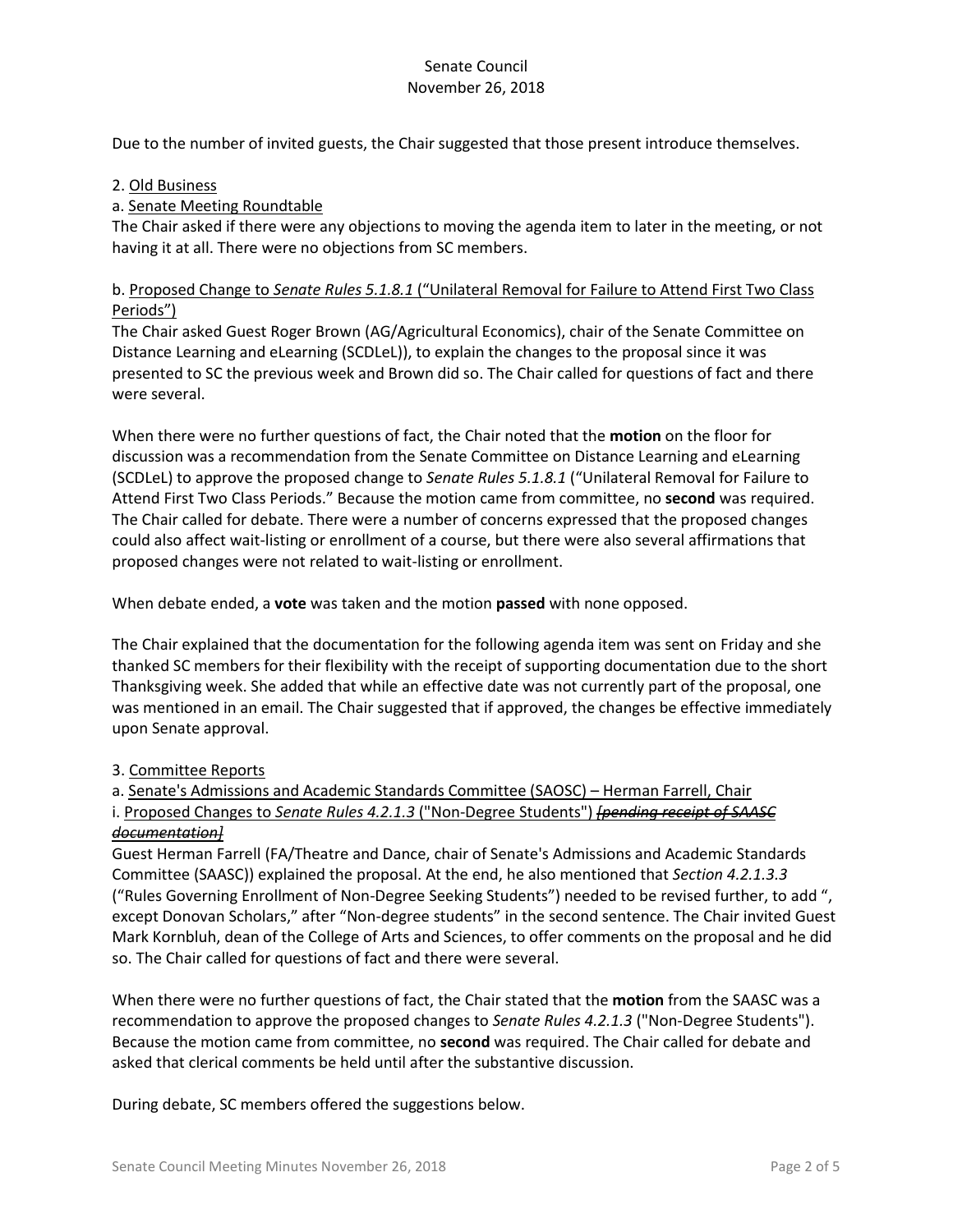- Add language pertaining to the Council on Postsecondary Education's indicators of college readiness in admission decisions, not just a specific high school GPA. Grossman opined that ("CPE-approved equivalent") might satisfy that concern.
- Include in the online enrollment process for non-degree seeking students a specific ecertification the student must complete to document they understand that falsifying or otherwise being dishonest in the self-certification process could result in disciplinary proceedings related to academic fraud.
- Remove references to "post-baccalaureate" because those references pertain to admission to courses in the Graduate School, not to admission to undergraduate courses.
- Change references to non-traditional students, because it is unclear.
- Merge the definitions in the second part of *SR 4.2.1.3.2* to the first part of the section, at the first listing of the types of non-degree seeking students.

Brion **moved** to postpone discussion on the proposed changes to *Senate Rules 4.2.1.*3 ("Non-Degree Students until December 3, when a revised version with the following three changes will be presented: addition of language pertaining to the Council on Postsecondary Education's indicators of college readiness in admission decisions, not just a specific high school GPA; merging of the definitions in the second part of *SR 4.2.1.3.2* to the first part of the section, at the first listing of the types of non-degree seeking students; and conflating the references to post-baccalaureate students and non-traditional students into one category that contains them both. Wood **seconded**. A **vote** was taken and the motion **passed** with none opposed.

### b. Proposed Change to Lewis Honors College GPA Progression Requirement *[pending receipt of SAASC documentation]*

The Chair noted that the cover letter and proposal included references to a GPA of '3.4" and "3.40" and that a single, final number would need to be established. The Chair invited comments from the two invited guests, Christian Brady, dean of the Lewis Honors College, and Czar Crofcheck (AG/Biosystems and Agricultural Engineering, Lewis Honors College associate dean of academic affairs). Dean Brady confirmed that the number to use was "3.40." There was additional discussion. She then solicited questions of fact and invited Farrell, Brady, and Crofcheck to participate.

When there were no further questions of fact, the Chair stated that the **motion** on the floor was a recommendation from the SAASC to approve the proposed new *SR 5.3.2.8* ("Undergraduate Colleges-Probation and Suspension Policies," "Lewis Honors College"). Because the motion came from committee, no **second** was required. The Chair noted that SC would need to clarify any revisions it would like to see. During discussion, it was made clear that the proposed GPA of 3.40 was not subject to "rounding up."

When debate ceased, the Chair suggested moving to a vote. A **vote** was taken and motion **passed** with none opposed. The Chair asked that a revised proposal be submitted, which only referred to "3.40" and Farrell said that he would be able to make those changes.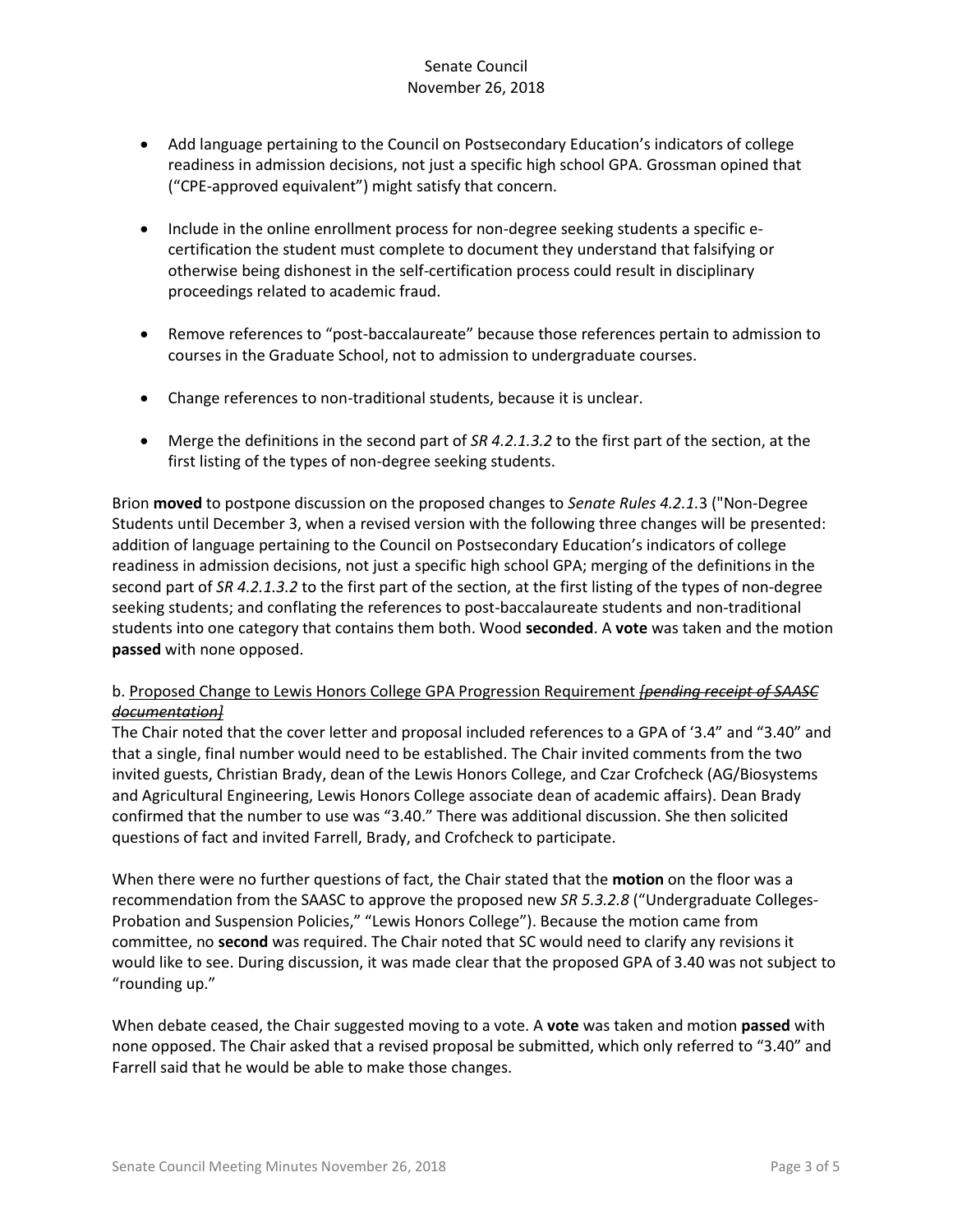The Chair invited Christian Brady (dean of the Lewis Honors College) and Czar Crofcheck (AG/Biosystems and Agricultural Engineering, Lewis Honors College associate dean of academic affairs) to remain at the table for the discussion on the Lewis Honors College Rules.

### 4. Proposed Change to Lewis Honors College Rules

Dean Brady expressed some concern about whether the version of the rules on the agenda was the most recent draft. Crofcheck indicated that the difference was minimal and could be described verbally. After introductory comments from Dean Brady and Crofcheck, the Chair drew SC members' attention to language in *Section VIII* ("Procedures for Modification"). She explained that the language meant that once approved by the University Senate (Senate), the Senate would have delegated to the Provost and the Dean of the Lewis Honors College (LHC) the authority to approve amendments to the Lewis Honors College Faculty Rules. The Chair called for factual questions. In response to a question from Wood, the Chair explained that the language was discussed at length by General Counsel Bill Thro, the chair of the Senate's Rules and Elections Committee (SREC) (Davy Jones), and herself. Individually and in accord all three believe that the language was sufficient to remove the need for Senate approval for changes to LHC rules. Wood suggested that that information be explicitly added to the Rules, not just described in the memo.

When there were no further factual questions, the Chair called for debate on the proposed changes. SC members agreed to Crofcheck's description of inadvertently omitted language related to lecturers. The Chair asked that Wood's and Crofcheck's changes be incorporated and returned to SC the following week for a vote and there were no objections.

The Chair thanked SC members for staying past 5 pm. She asked for their continued attendance, as Registrar Kim Taylor had waited through the entire SC meeting for her agenda item to be discussed.

### 5. Proposed Change to 2018-19 Calendar (grade submission deadline)

The Chair explained that the current calendar was inconsistent with the *SRs* and suggested that the proposal was straightforward enough that SC could move directly to debate. There were a number of comments and questions from SC members.

Wood **moved** to approve the proposed change to the 2018-19 Calendar (change grade submission deadline from midnight to 5 pm) and Spear **seconded**. A **vote** was taken and the motion **passed** with five in favor, one opposed, and two abstained. The Chair asked Taylor to please send out the announcement about the changed deadline sooner rather than later and Taylor agreed.

Walker **moved** to adjourn and Osterhage **seconded**. A **vote** was taken and the motion **passed** with none opposed. The meeting was adjourned at 5:06 pm.

> Respectfully submitted by Jennifer Bird-Pollan, Senate Council Chair

SC members present: Bird-Pollan, Blonder, Brion, Firey, Grossman, Hamilton, Osterhage, Spear, Tagavi, Walker, and Wood.

Invited guests present: Christian Brady, Roger Brown, Herman Farrell, Mark Kornbluh, Douglas Michael, Kim Taylor, and Annie Weber.